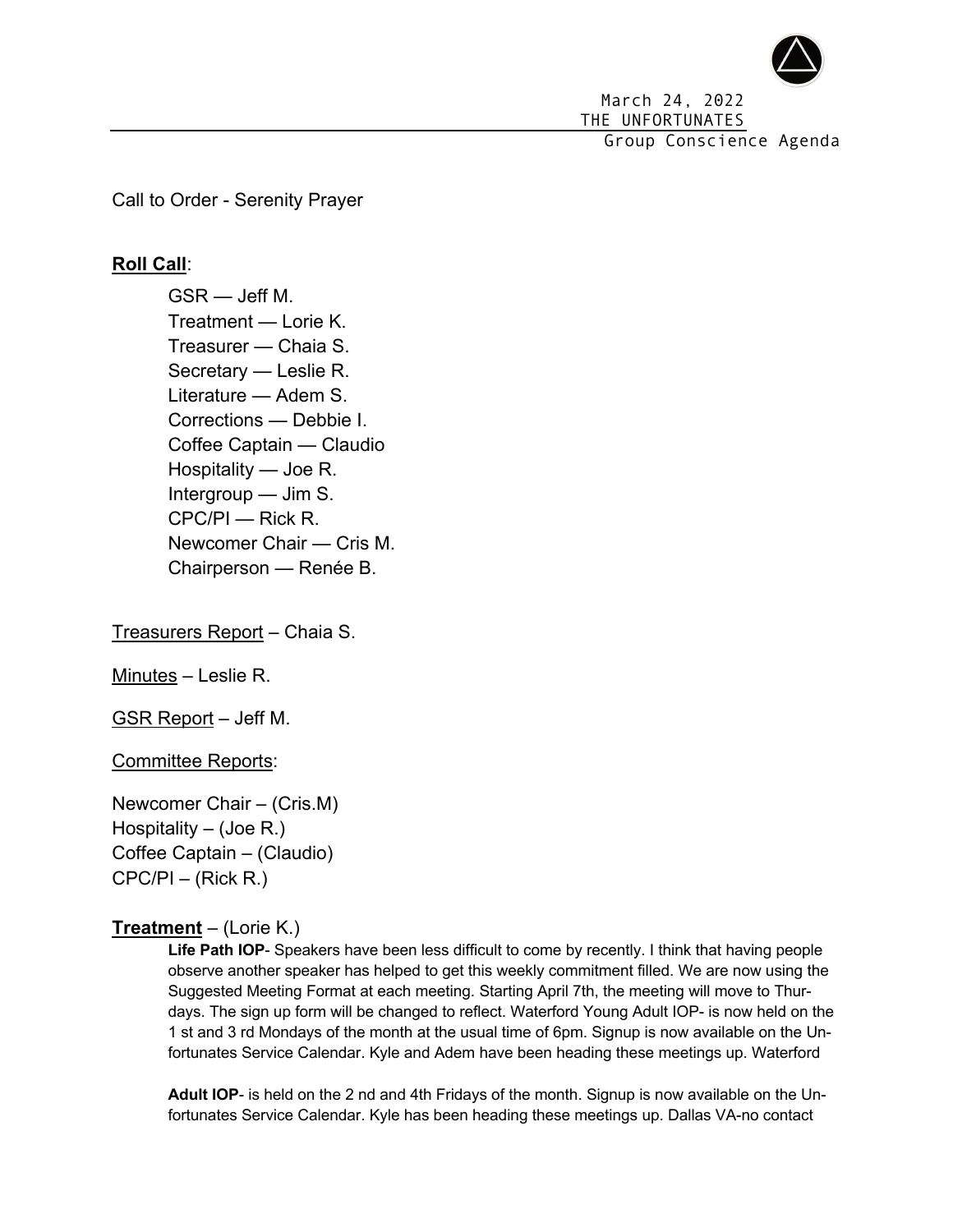Healing Springs Inpatient Treatment Center. 1 st and 3 rd Fridays of the month. Signup available on the Unfortunates Service Calendar. Speakers have been moderately hard to find. Having the option for observing seems to have helped.

Corrections - (Debbie I.)

**Literature - (Adem S.)** Nothing to Report.

# **Intergroup Report - 1st Quarter Intergroup Report – (Jim S.)**

### **INTERGROUP REP REPORT - MARCH 24, 2022**

Dallas AA Central Office 4407 N. Beltwood Pkwy., Suite 110 Farmers Branch, Texas 75244 Phone: (214) 887-6699 Sam (new office manager) Night watch - volunteers needed Other helpful phone numbers -- Al-Anon Dallas Central Office (214) 363-0461 AA for Spanish Speaking (214) 905-0770

### **UPCOMING EVENTS**

#### **~~ APRIL ~~**

April 9, 2022 … 12:00 pm - 7:00 pm 2nd Anniversary Celebration for New Beginnings at Cedar Creek Lake Location … 12059 Hwy. 198 - Payne Springs, Texas 75156 April 9, 2022 … 6:00 pm - 8:00 pm The Chicago Group's 19th Anniversary Location … 7202 W. Northwest Hwy. - Dallas, Texas 75255 April 22-24, 2022 Spirit of the Pines Conference Starts at 4:00 pm on April 22nd -- Ends at 12:00 noon on April 24th Location … Camp Olympia - Trinity, Texas Open retreat -- cabins available Contact Angela P. at (972) 672-2965

### **~~ MAY ~~**

May 6-8, 2022 Ceta Canyon Conference Location: Palo Duro Canyon (near Amarillo, Texas) To learn more, go to cetacanyonconference.com May 26, 2022 36th Annual Gathering of Eagles Starts at 6:30 pm on May 26th -- Ends at 12:00 noon on May 29th Location … Renaissance Dallas Hotel - 900 E. Lookout Drive - Richardson, Texas 75082 To learn more, go to dallasgatheringofeagles.org

#### **~~ JUNE ~~**

June 17-19, 2022 75th Anniversary of the Texas State Convention Location … Austin Hilton - 550 E. Fourth Street - Austin, Texas 78701 For more details, go to txaaconvention.org

## **Old Business: Elections**

Kyle & Lacey are still researching Hybrid Meeting. Steering Committee will review and make a recommendations to the group. Everyone is welcome to attend the steering committee discussion meeting. Time and Date (TBD)